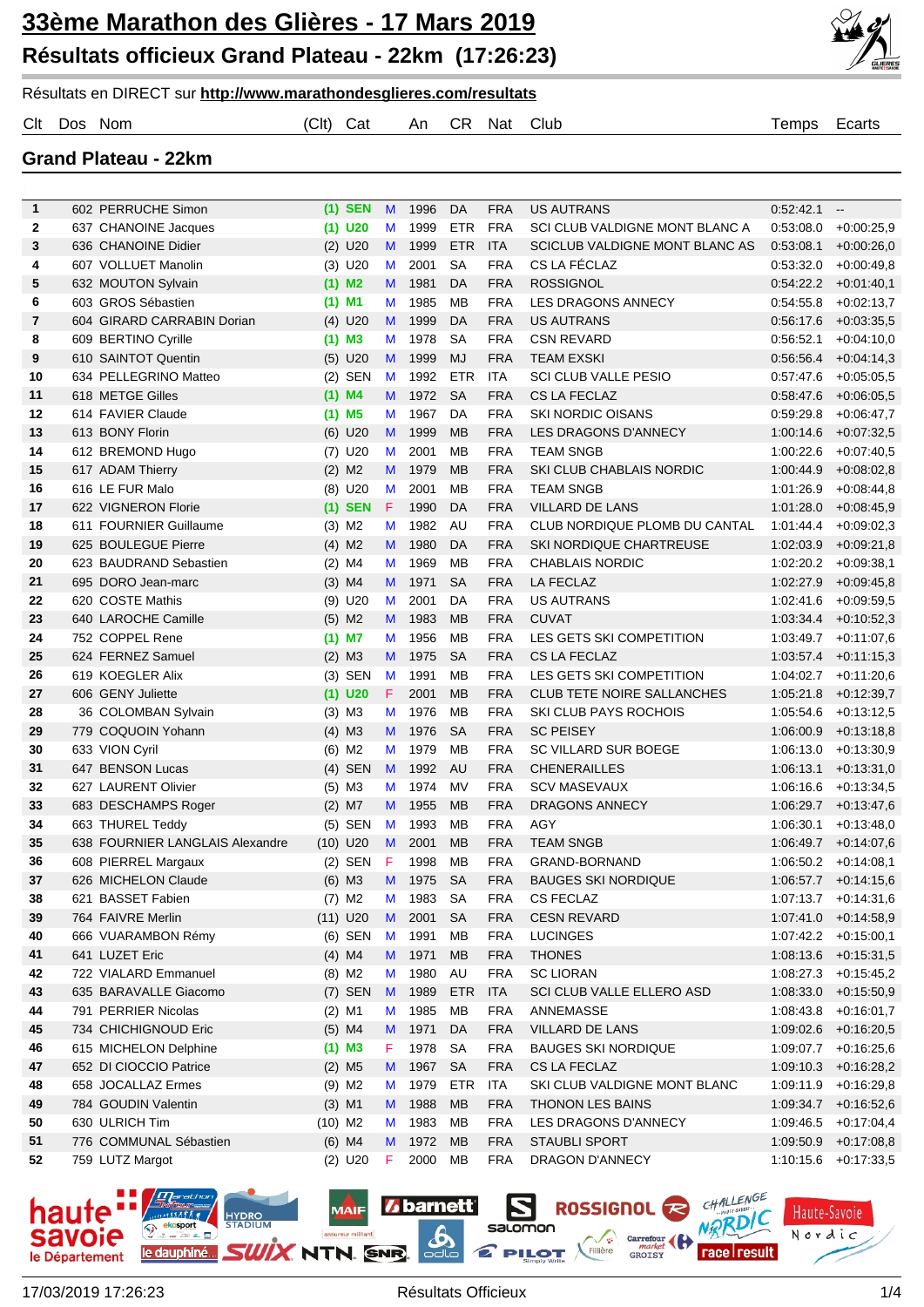

| Clt | Dos Nom |                             | (Clt)     | Cat                  |    | An      | CR.        | Nat        | Club                           | Temps     | Ecarts                  |
|-----|---------|-----------------------------|-----------|----------------------|----|---------|------------|------------|--------------------------------|-----------|-------------------------|
| 53  |         | 639 LUME Patrick            |           | $(1)$ M6             | M  | 1962    | <b>MB</b>  | <b>FRA</b> | <b>DRAGONS</b>                 | 1:10:32.8 | $+0.17:50.7$            |
| 54  |         | 677 ROULET Etienne          | $(11)$ M2 |                      | M  | 1980    | <b>ETR</b> | CHE        | SC CHASSERON-LES RASSES        | 1:10:48.0 | $+0.18.05,9$            |
| 55  |         | 736 ARVIER Jean yves        |           | $(3)$ M7             | M  | 1957    | <b>MB</b>  | <b>FRA</b> | <b>SALLANCHES</b>              | 1:11:06.0 | $+0.18:23,9$            |
| 56  |         | 629 HARZALLAH Thierry       |           | $(3)$ M <sub>5</sub> | M  | 1966    | <b>BO</b>  | <b>FRA</b> | <b>SCA CHALON SUR SAONE</b>    | 1:11:24.6 | $+0.18:42.5$            |
| 57  |         | 109 DURAFFOURG Christophe   |           | $(4)$ M <sub>5</sub> | M  | 1968    | MJ         | <b>FRA</b> | <b>VESCLES</b>                 | 1:11:33.0 | $+0.18.50,9$            |
| 58  |         | 763 MICHEL Olivier          | $(12)$ M2 |                      | M  | 1980    | DA         | <b>FRA</b> | <b>VILLEURBANNE</b>            | 1:11:39.9 | $+0.18.57,8$            |
| 59  |         | 755 GACHET Renaud           | $(13)$ M2 |                      | M  | 1981    | <b>MB</b>  | <b>FRA</b> | <b>LUCINGES</b>                | 1:11:59.4 | $+0.19.17,3$            |
| 60  |         | 744 BYLICKI Aurelien        |           | $(4)$ M1             | M  | 1986    | <b>MB</b>  | <b>FRA</b> | CNG USILLON BEACH              | 1:12:19.9 | $+0.19.37,8$            |
| 61  |         | 709 CAPRON Wilfried         | $(14)$ M2 |                      | M  | 1981    | <b>MB</b>  | <b>FRA</b> | <b>ANNECY</b>                  | 1:13:15.6 | $+0.20.33,5$            |
| 62  |         | 687 RIGAL Didier            |           | $(2)$ M6             | M  | 1959    | СE         | <b>FRA</b> | <b>MJC RODEZ</b>               | 1:13:15.8 | $+0.20:33.7$            |
| 63  |         | 720 ARRIGONI Sébastien      |           | $(7)$ M4             | M  | 1970    | <b>LY</b>  | <b>FRA</b> | <b>BRION</b>                   | 1:14:52.6 | $+0.22:10,5$            |
| 64  |         | 713 KOEGLER Bruno           |           | $(4)$ M7             | M  | 1957    | MB         | <b>FRA</b> | LES GETS SKI COMPETITION       | 1:14:54.6 | $+0:22:12,5$            |
| 65  |         | 680 LUTZ Victor             |           | $(8)$ SEN            | M  | 1998    | <b>MB</b>  | <b>FRA</b> | DRAGON D'ANNECY                |           | $1:15:10.2$ +0:22:28,1  |
| 66  |         | 805 GARNIER Sylvain         |           | $(8)$ M4             | M  | 1973    | MB         | <b>FRA</b> | SKI CLUB SALLANCHES            | 1:15:17.1 | $+0.22:35,0$            |
| 67  |         | 748 DUCREY Siméon           |           | $(12)$ U20           | M  | 2001    | <b>MB</b>  | <b>FRA</b> | <b>SALLANCHES</b>              |           | $1:15:17.2$ +0:22:35,1  |
| 68  |         | 678 FOULAZ Jacques          |           | $(1)$ M8             | M  | 1949    | <b>MB</b>  | <b>FRA</b> | SAINT PIERRE EN FAUCIGNY       | 1:15:20.9 | $+0.22:38,8$            |
| 69  |         | 704 AUBRY Eric              |           | $(5)$ M <sub>5</sub> | M  | 1968    | <b>MB</b>  | <b>FRA</b> | <b>MONTAGNY LES LANCHES</b>    | 1:15:26.6 | $+0.22:44,5$            |
| 70  |         | 665 MONNET Gautier          |           | $(5)$ M1             | M  | 1988    | LY         | <b>FRA</b> | <b>DIVONNE RUNNING</b>         | 1:15:39.4 | $+0.22:57.3$            |
| 71  |         | 670 NIEF Héloïse            |           | $(2)$ M3             | F. | 1978    | DA         | <b>FRA</b> | <b>CROLLES</b>                 |           | $1:15:52.2$ +0:23:10,1  |
| 72  |         | 724 PONCET Jean-michel      |           | $(6)$ M <sub>5</sub> | M  | 1965    | MJ         | <b>FRA</b> | <b>HAUT-JURA SKI</b>           | 1:16:01.6 | $+0.23:19.5$            |
| 73  |         | 789 CARRIER Julien          | $(15)$ M2 |                      | M  | 1982    | <b>MB</b>  | <b>FRA</b> | <b>CS ANNECY VX</b>            | 1:16:11.4 | $+0.23:29.3$            |
| 74  |         | 770 BOCQUET Frederic        |           | $(3)$ M6             | M  | 1963    | <b>SA</b>  | <b>FRA</b> | CS LA FÉCLAZ                   | 1:16:23.8 | $+0.23:41,7$            |
| 75  |         | 684 SEGAY Philippe          |           | $(7)$ M <sub>5</sub> | M  | 1965    | <b>MB</b>  | <b>FRA</b> | <b>RANDO CHERAN</b>            | 1:17:03.5 | $+0.24:21.4$            |
| 76  |         | 706 TRUCHY Philippe         |           | $(4)$ M6             | M  | 1963    | DA         | <b>FRA</b> | <b>USSE</b>                    | 1:17:10.1 | $+0.24:28,0$            |
| 77  |         | 661 LE FUR Rémi             |           | $(9)$ M4             | M  | 1970    | <b>MB</b>  | <b>FRA</b> | <b>ENTREMONT</b>               | 1:17:21.4 | $+0.24.39,3$            |
| 78  |         | 761 MONNIER Herve           |           | $(1)$ M4             | F. | 1972    | <b>MB</b>  | <b>FRA</b> | <b>ARBUSIGNY</b>               |           | $1:17:35.6$ +0.24:53,5  |
| 79  |         | 731 MONNIER Chloe           |           | $(3)$ SEN            | F  | 1998    | <b>MB</b>  | <b>FRA</b> | <b>ARBUSIGNY</b>               | 1:17:35.8 | $+0.24.53,6$            |
| 80  |         | 732 LAMALLE Boris           | $(10)$ M4 |                      | M  | 1969    | <b>SA</b>  | <b>FRA</b> | SAINT-ALBAN-LEYSSE             | 1:17:39.5 | $+0.24.57,4$            |
| 81  |         | 765 HOLZER Nicolas          |           | $(7)$ M3             | M  | 1976    | <b>MB</b>  | <b>CHE</b> | CS LA CLUSAZ                   | 1:17:39.7 | $+0.24.57,6$            |
| 82  |         | 760 PELLAT Bruno            | $(11)$ M4 |                      | М  | 1969    | DA         | <b>FRA</b> | <b>LA TERRASSE</b>             | 1:17:42.5 | $+0.25:00,4$            |
| 83  |         | 700 VOUTAZ Audrey           |           | $(3)$ U20            | F. | 2001    | <b>ETR</b> | <b>CHE</b> | SKI CLUB VAL FERRET            | 1:18:04.3 | $+0.25:22,2$            |
| 84  |         | 707 CHASSAING André         |           | $(5)$ M7             | М  | 1957    | DA         | <b>FRA</b> | <b>CS MANIGOD</b>              | 1:18:13.4 | $+0.25:31,3$            |
| 85  |         | 738 RACLOZ Pascal           |           | $(5)$ M6             | M  | 1960    | <b>MB</b>  | <b>FRA</b> | <b>CLUSES</b>                  | 1:18:36.5 | $+0.25.54,4$            |
| 86  |         | 698 DUPART Daniel           |           | $(6)$ M7             | М  | 1955    | <b>MB</b>  | <b>FRA</b> | <b>SC D'AGY</b>                | 1:18:44.5 | $+0.26:02,4$            |
| 87  |         | 733 PINEL Patrick           |           | $(6)$ M6             | M  | 1961    | <b>MB</b>  | <b>FRA</b> | <b>CSA EMHM</b>                | 1:18:47.1 | $+0.26:05,0$            |
| 88  |         | 664 POCHET Laurent          | $(12)$ M4 |                      | M  | 1972    | MB         | <b>FRA</b> | <b>CNG</b>                     | 1:18:54.1 | $+0.26:12.0$            |
| 89  |         | 686 LATELTIN Jean-christian | $(13)$ M4 |                      | M  | 1970 LY |            | <b>FRA</b> | CAF LYON-VILLEURBANNE          |           | $1:19:08.7$ +0:26:26,6  |
| 90  |         | 648 JEUNET Didier           |           | $(7)$ M7             | M  | 1957 MB |            | <b>FRA</b> | CS LA CLUSAZ                   |           | $1:19:20.5$ +0:26:38,4  |
| 91  |         | 668 GAIILARD-LIAUDON Didier | $(14)$ M4 |                      | M  | 1969    | <b>MB</b>  | <b>FRA</b> | LE GRAND BORNAND               |           | 1:19:22.6 +0:26:40,5    |
| 92  |         | 701 DIERSTEIN Laurent       |           | $(8)$ M <sub>5</sub> | M  | 1967    | МB         | <b>FRA</b> | <b>THORENS GLIERES</b>         |           | 1:19:44.9 +0:27:02,8    |
| 93  |         | 787 NERBOLLIER Lionel       | $(15)$ M4 |                      | M  | 1970    | <b>MB</b>  | <b>FRA</b> | CNG DES GLIERES                |           | $1:20:02.6$ +0:27:20,5  |
| 94  |         | 739 BUCHY Sébastien         | $(16)$ M4 |                      | M  | 1973    | МB         | <b>FRA</b> | <b>DRAGONS</b>                 |           | $1:20:25.5$ +0:27:43,4  |
| 95  |         | 693 GAGLIANO Marc           | $(16)$ M2 |                      | M  | 1979    | MB         | <b>FRA</b> | DRAGONS ANNECY                 |           | $1:20:56.3 + 0:28:14.2$ |
| 96  |         | 690 BERGER Michael          |           | $(8)$ M3             | M  | 1977    | DA         | <b>FRA</b> | USSE SAINT EGREVE              |           | $1:21:00.5$ +0:28:18,4  |
| 97  |         | 775 GARCIN Pierre           |           | $(7)$ M6             | M  | 1962    | <b>MB</b>  | <b>FRA</b> | RANDO CHERAN                   |           | $1:21:15.3$ +0:28:33,2  |
| 98  |         | 681 DUCHANOY Claude         |           | $(2)$ M <sub>8</sub> | M  | 1952 MV |            | <b>FRA</b> | L'AVENIR CORNIMONT             |           | $1:22:14.2$ +0:29:32,1  |
| 99  |         | 725 LEMAIRE Gilles          |           | $(9)$ M <sub>5</sub> | M  | 1964    | <b>MB</b>  | <b>FRA</b> | LOVAGNY                        |           | 1:22:15.6 +0:29:33,5    |
| 100 |         | 756 MILLOT Pascal           |           | $(8)$ M6             | M  | 1959    | SA         | <b>FRA</b> | <b>CN REVARD</b>               |           | $1:23:03.5$ +0:30:21,4  |
| 101 |         | 726 BOUCHETEAU Maxime       |           | $(6)$ M1             | M  | 1986    | <b>MB</b>  | <b>FRA</b> | SAINT MARTIN BELLEVUE          |           | $1:23:22.5$ +0:30:40,4  |
| 102 |         | 735 VEISY Gwenael           | $(17)$ M2 |                      | M  | 1979    | MB         | <b>FRA</b> | ENTENTE NORDIQUE DU HAUT GIFFR | 1:23:24.9 | $+0:30:42,8$            |
| 103 |         | 692 BUTHION Lola            |           | $(4)$ U20            | F. | 2000    | DA         | <b>FRA</b> | CSN VILLARD DE LANS            | 1:23:26.3 | $+0.30.44,2$            |
| 104 |         | 813 CHAYS Pierre-yves       |           | $(1)$ M9             | M  | 1947 MB |            | <b>FRA</b> | <b>FFS</b>                     | 1:23:34.9 | $+0.30.52,8$            |
| 105 |         | 711 REGNIER Frédéric        | $(17)$ M4 |                      | M  | 1971    | <b>SA</b>  | <b>FRA</b> | CS LA FECLAZ                   | 1:23:36.4 | $+0.30.54,3$            |
| 106 |         | 799 CONTE Richard           |           | $(8)$ M7             | M  | 1954    | SA         | <b>FRA</b> | <b>LES MENUIRES</b>            | 1:23:40.9 | +0:30:58,8              |
| 107 |         | 741 HOLZER Chloé            |           | $(3)$ M3             | F. | 1977 MB |            | <b>CHE</b> | <b>GRAND LANCY</b>             | 1:23:59.8 | $+0.31:17,7$            |
| 108 |         | 772 NOLIN Victor            |           | $(9)$ SEN            | M  | 1992 AU |            | <b>FRA</b> | <b>VIVEROLS</b>                |           | $1:24:21.4$ +0:31:39,3  |
| 109 |         | 645 GUYOT Léonard           |           | $(13)$ U20           | M  | 2001    | <b>MB</b>  | <b>FRA</b> | CHARVONNEX                     |           | $1:25:29.0 +0:32:46,9$  |

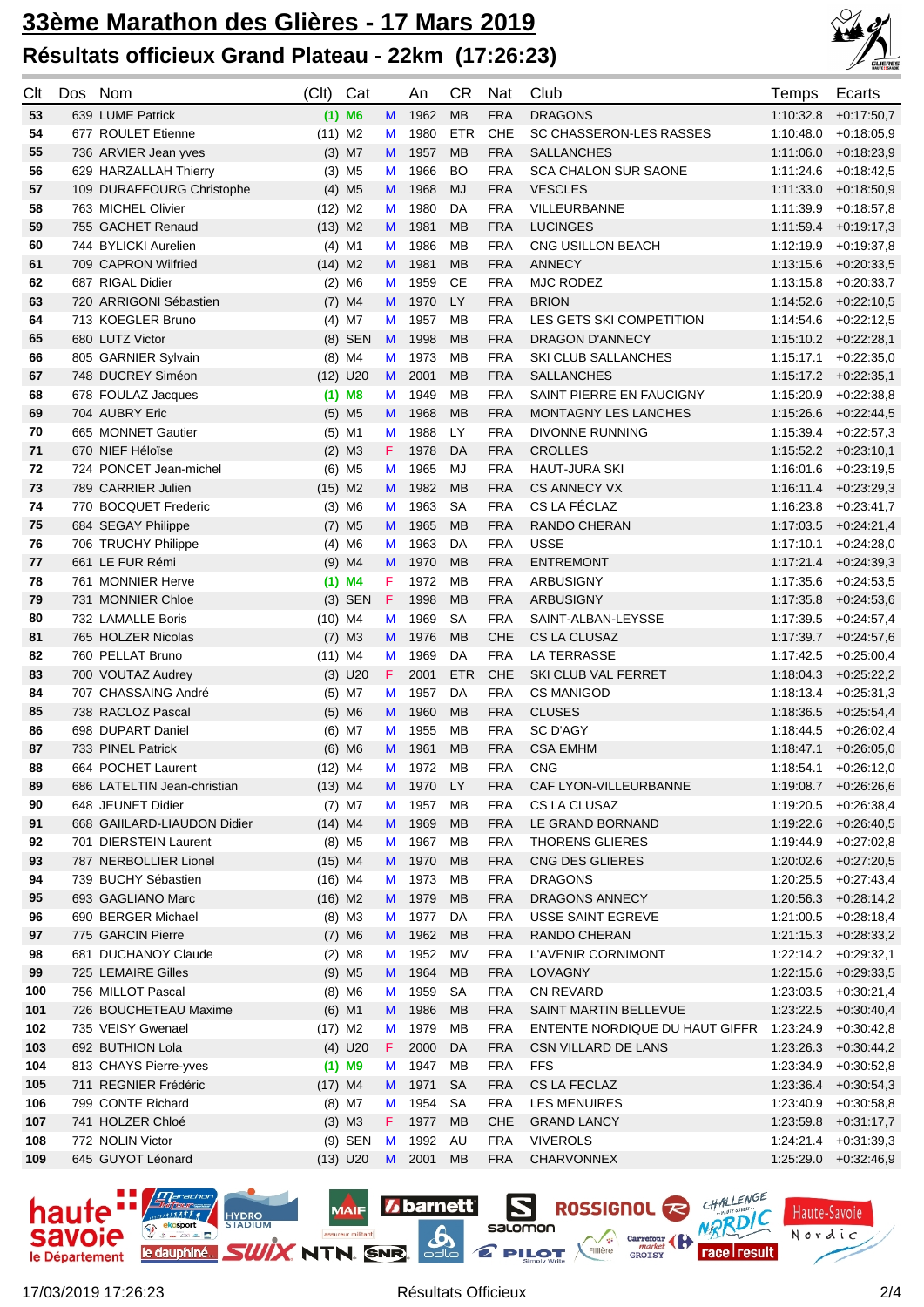

| Clt | Dos | Nom                         | (Clt)                 | Cat                  |    | An   | CR         | Nat        | Club                           | Temps     | Ecarts                 |
|-----|-----|-----------------------------|-----------------------|----------------------|----|------|------------|------------|--------------------------------|-----------|------------------------|
| 110 |     | 643 LUTZ Anne               |                       | $(2)$ M4             | F  | 1971 | <b>MB</b>  | <b>FRA</b> | DRAGON D'ANNECY                | 1:25:35.9 | $+0.32:53,8$           |
| 111 |     | 729 MACAULEY Domhnall       |                       | $(9)$ M7             | M  | 1957 | <b>ETR</b> | <b>IRL</b> | ST GERVAIS LES BAINS           | 1:26:09.9 | $+0.33:27,8$           |
| 112 |     | 806 ROMERI Cécile           |                       | $(3)$ M4             | F  | 1970 | MB         | <b>FRA</b> | DRAGONS D'ANNECY               | 1:26:17.1 | $+0.33.35,0$           |
| 113 |     | 797 DOBERVA Laurent         | $(10)$ M <sub>5</sub> |                      | M  | 1966 | <b>MB</b>  | <b>FRA</b> | <b>ASO NTN-SNR</b>             | 1:26:23.4 | $+0.33:41,3$           |
| 114 |     | 758 SYLVESTRE-BARON Bernard | $(11)$ M <sub>5</sub> |                      | M  | 1964 | <b>MB</b>  | <b>FRA</b> | SKI CLUB NORDIQUE PAYS ROCHOIS | 1:26:28.6 | $+0.33.46.5$           |
| 115 |     | 721 TILLOY Chloé            |                       | $(4)$ SEN            | F  | 1996 | <b>MB</b>  | <b>FRA</b> | <b>GLIERES</b>                 | 1:26:32.5 | $+0.33.50,4$           |
| 116 |     | 742 CUISSET Raphaël         |                       | (10) SEN             | M  | 1992 | <b>MB</b>  | <b>FRA</b> | <b>FAUCIGNY</b>                | 1:27:08.1 | $+0.34:26,0$           |
| 117 |     | 762 BOEUF Alain             |                       | $(9)$ M3             | M  | 1975 | <b>MB</b>  | <b>FRA</b> | SLI CLUB BELLEVAUX             | 1:27:10.1 | $+0.34:28,0$           |
| 118 |     | 743 CHARLOT Hélène          |                       | $(4)$ M3             | F  | 1975 | <b>MB</b>  | <b>FRA</b> | <b>CNG</b>                     | 1:27:10.3 | $+0.34:28,2$           |
| 119 |     | 793 DUPONCEL Jerome         | $(10)$ M3             |                      | M  | 1977 | <b>MB</b>  | <b>FRA</b> | <b>AVOC</b>                    | 1:27:37.1 | $+0.34:55,0$           |
| 120 |     | 800 BERTHOLON Benjamin      | $(18)$ M2             |                      | M  | 1981 | SA         | <b>FRA</b> | STÄUBLI SPORT                  | 1:28:47.7 | $+0.36:05,6$           |
| 121 |     | 667 ROL Jean-louis          |                       | $(3)$ M <sub>8</sub> | M  | 1949 | <b>SA</b>  | <b>FRA</b> | <b>MERCURY</b>                 | 1:29:04.5 | $+0.36:22,4$           |
| 122 |     | 808 PIARD Régis             | $(18)$ M4             |                      | M  | 1972 | <b>MB</b>  | <b>FRA</b> | LA MURAZ                       | 1:29:07.5 | $+0.36:25,4$           |
| 123 |     | 785 FERRY Florence          |                       | $(1)$ M <sub>5</sub> | F. | 1967 | <b>MB</b>  | <b>FRA</b> | <b>CNG</b>                     | 1:29:08.5 | $+0.36:26,4$           |
| 124 |     | 786 BOREL Mickael           | $(11)$ M3             |                      | M  | 1975 | <b>MB</b>  | <b>FRA</b> | <b>CNG</b>                     | 1:29:12.1 | $+0.36:30,0$           |
| 125 |     | 660 MAUPU Vincent           | $(19)$ M <sub>2</sub> |                      | M  | 1982 | <b>MB</b>  | <b>FRA</b> | <b>CLUB NORDIC DES GLIERES</b> | 1:30:25.7 | $+0.37:43,6$           |
| 126 |     | 782 DEVALLE Anne            |                       | $(1)$ M <sub>2</sub> | F  | 1980 | DA         | <b>FRA</b> | <b>SKI NORDIQUE CHARTREUSE</b> | 1:30:37.4 | $+0.37:55,3$           |
| 127 |     | 671 ULRICH Alain            | $(10)$ M7             |                      | M  | 1956 | <b>MB</b>  | <b>FRA</b> | DRAGONS ANNECY                 | 1:31:00.1 | $+0.38:18,0$           |
| 128 |     | 682 BETEMPS Philippe        | $(19)$ M4             |                      | M  | 1972 | <b>MB</b>  | <b>FRA</b> | DRAGONS ANNECY                 | 1:31:20.2 | $+0.38.38.1$           |
| 129 |     | 728 MONFA Germinal          |                       | $(2)$ M9             | M  | 1946 | DA         | <b>FRA</b> | USSE ST EGREVE                 | 1:31:47.3 | $+0.39:05,2$           |
| 130 |     | 771 PYRLIK Marion           |                       | $(2)$ M <sub>5</sub> | F  | 1967 | AU         | DEU        | <b>SKI CLUB SAAM</b>           | 1:32:59.9 | $+0.40:17,8$           |
| 131 |     | 714 JULLIARD Alain          |                       | $(9)$ M6             | M  | 1963 | <b>MB</b>  | <b>FRA</b> | SKI CLUB TETE NOIRE            | 1:33:09.5 | $+0.40:27,4$           |
| 132 |     | 655 THIEBLEMONT Alexandre   | $(12)$ M <sub>5</sub> |                      | M  | 1967 | LY         | <b>FRA</b> | SPTRI SAINT PRIEST TRIATHLON   | 1:33:12.6 | $+0.40:30,5$           |
| 133 |     | 723 LACROIX Blandine        |                       | $(5)$ M3             | F. | 1974 | <b>MB</b>  | <b>FRA</b> | <b>DRAGON ANNECY</b>           | 1:33:16.2 | $+0.40:34,1$           |
| 134 |     | 675 DESMARIS Patrice        | $(13)$ M <sub>5</sub> |                      | M  | 1965 | LY         | <b>FRA</b> | <b>MONTRACOL</b>               | 1:33:19.1 | $+0.40.37,0$           |
| 135 |     | 792 LE LIGNE Arnaud         | $(20)$ M4             |                      | M  | 1969 | <b>MB</b>  | <b>FRA</b> | LA ROCHE SUR FORON             | 1:33:38.5 | $+0.40.56,4$           |
| 136 |     | 802 FAVRE Gaëlle            |                       | $(6)$ M3             | F  | 1976 | <b>MB</b>  | <b>FRA</b> | <b>SERVOZ</b>                  | 1:34:37.0 | $+0.41:54,9$           |
| 137 |     | 717 MUFFAT MERIDOL David    | $(21)$ M4             |                      | M  | 1973 | <b>MB</b>  | <b>FRA</b> | SALLANCHES TÊTE NOIRE          | 1:34:45.9 | $+0.42:03,8$           |
| 138 |     | 727 PESCHOT Regis           | $(11)$ M7             |                      | M  | 1956 | <b>MB</b>  | <b>FRA</b> | LES DRAGONS D' ANNECY          | 1:34:51.5 | $+0.42:09,4$           |
| 139 |     | 718 CHORON Didier           | $(12)$ M7             |                      | M  | 1955 | <b>MB</b>  | <b>FRA</b> | PUBLIER TRIATHLON              | 1:34:59.1 | $+0.42:17,0$           |
| 140 |     | 794 PETROD Jean-marc        | $(22)$ M4             |                      | M  | 1970 | <b>MB</b>  | <b>FRA</b> | <b>SILLINGY</b>                | 1:35:24.7 | $+0.42:42,6$           |
| 141 |     | 769 FALCOZ Alain            | $(10)$ M6             |                      | M  | 1960 | <b>MB</b>  | <b>FRA</b> | <b>ASO NTN-SNR</b>             | 1:35:33.9 | $+0.42:51,8$           |
| 142 |     | 650 BUFFARD Herve           | $(13)$ M7             |                      | M  | 1957 | MJ         | <b>FRA</b> | <b>MORBIER</b>                 | 1:35:40.7 | $+0.42:58,6$           |
| 143 |     | 657 LEVENARD Philippe       | $(11)$ M6             |                      | M  | 1962 | IF         | <b>FRA</b> | <b>FONTAINE ETOUPEFOUR</b>     | 1:35:48.8 | $+0.43.06,7$           |
| 144 |     | 691 BOIRON Julie            |                       | $(5)$ U20            | F  | 2001 | <b>MB</b>  | <b>FRA</b> | <b>RANDO CHERAN</b>            | 1:36:26.4 | $+0.43:44,3$           |
| 145 |     | 746 FAVARETTO Mia           |                       | $(6)$ U20            | F  | 2000 | <b>MB</b>  | <b>FRA</b> | HÉRY SUR ALBY                  | 1:36:29.0 | $+0.43.46,9$           |
| 146 |     | 715 HAEBERLI Philippe       | $(23)$ M4             |                      | M  | 1970 | ETR        | <b>CHE</b> | <b>GENÈVE</b>                  |           | $1:37:07.2$ +0:44:25,1 |
| 147 |     | 654 GRENOT Martin           | $(12)$ M3             |                      | M  | 1978 | <b>MB</b>  | <b>FRA</b> | ANNECY                         |           | $1:37:12.2$ +0:44:30,1 |
| 148 |     | 659 ORTH Jean               | $(14)$ M <sub>5</sub> |                      | M  | 1967 | MB         | <b>FRA</b> | <b>CLUSES</b>                  | 1:37:35.2 | $+0.44.53,1$           |
| 149 |     | 795 PLANTAZ Frank           | $(24)$ M4             |                      | M  | 1969 | <b>MB</b>  | <b>FRA</b> | SKI CLUB VILLARD               | 1:37:40.7 | $+0.44.58,6$           |
| 150 |     | 662 BONY Anne-lise          |                       | $(4)$ M4             | F. | 1970 | MB         | <b>FRA</b> | EPAGNY                         | 1:38:21.8 | $+0.45.39,7$           |
| 151 |     | 651 CALME Jérôme            | $(15)$ M5             |                      | M  | 1965 | <b>MB</b>  | <b>FRA</b> | THORENS-GLIÈRES                | 1:38:31.0 | $+0.45:48,9$           |
| 152 |     | 750 ROSSIGNOL Denis         | $(12)$ M6             |                      | M  | 1962 | MB         | <b>FRA</b> | <b>AGY SKI CLUB</b>            | 1:38:49.5 | $+0.46.07,4$           |
| 153 |     | 696 HAEBERLI Dania          |                       | $(5)$ M4             | F. | 1972 | <b>ETR</b> | CHE        | <b>GENÈVE</b>                  | 1:38:54.6 | $+0.46:12,5$           |
| 154 |     | 745 LAUZET Arnaud           |                       | $(11)$ SEN           | M  | 1993 | MB         | <b>FRA</b> | <b>PRINGY</b>                  | 1:39:31.2 | $+0.46:49,1$           |
| 155 |     | 803 BRETONNIERE Mirella     |                       | $(6)$ M4             | F. | 1971 | <b>MB</b>  | <b>FRA</b> | S.C. VILLARD SUR BOEGE         | 1:39:34.0 | $+0.46.51,9$           |
| 156 |     | 774 VION Christelle         |                       | $(7)$ M3             | F  | 1978 | MB         | <b>FRA</b> | SC VILLARD SUR BOEGE           | 1:39:38.3 | $+0.46.56,2$           |
| 157 |     | 631 VILLARET Manuel         | $(13)$ M6             |                      | M  | 1963 | <b>MB</b>  | <b>FRA</b> | <b>SC GRAND BORNAND</b>        | 1:39:49.9 | $+0.47:07,8$           |
| 158 |     | 768 JELIC Nicolas           | $(13)$ M3             |                      | M  | 1974 | MB         | <b>FRA</b> | SKI CLUB VILLARD               | 1:40:12.5 | $+0.47:30,4$           |
| 159 |     | 710 GIVET Fabrice           | $(16)$ M <sub>5</sub> |                      | M  | 1968 | DA         | <b>FRA</b> | LA TOUR DU PIN                 | 1:40:15.5 | $+0.47:33,4$           |
| 160 |     | 669 ODD0NE Giuseppe         |                       | $(4)$ M <sub>8</sub> | M  | 1949 | <b>NAT</b> | <b>ITA</b> | SCI CLUB VALLE MAIRA (00372)   | 1:40:22.1 | $+0.47:40,0$           |
| 161 |     | 767 CARRE Pauline           |                       | $(1)$ M1             | F. | 1987 | IF         | <b>MNG</b> | LILLE SKI NORDIQUE CLUB        | 1:40:28.0 | $+0.47:45,9$           |
| 162 |     | 801 CHARTON Jean-noël       | $(14)$ M6             |                      | M  | 1961 | MJ         | <b>FRA</b> | <b>ABBAYE SKI-CLUB</b>         | 1:40:31.0 | $+0.47:48,9$           |
| 163 |     | 644 GIROD Fanny             |                       | $(8)$ M3             | F. | 1976 | <b>MJ</b>  | <b>FRA</b> | <b>FRASNE DRUGEON</b>          | 1:41:17.1 | $+0.48.35,0$           |
| 164 |     | 672 MEIGNIER Franck         | $(25)$ M4             |                      | M  | 1971 | <b>MV</b>  | <b>FRA</b> | <b>HERICOURT</b>               | 1:41:30.4 | $+0.48.48,3$           |
| 165 |     | 642 JEANCLER Brigitte       |                       | $(9)$ M3             | F. | 1974 | <b>AU</b>  | <b>FRA</b> | <b>GRENOBLE</b>                | 1:42:02.8 | $+0.49:20,7$           |
| 166 |     | 804 PELLET MANY André       |                       | $(5)$ M <sub>8</sub> | M  | 1949 | MB         | <b>FRA</b> | SKI CLUB VIUZ                  | 1:43:02.1 | $+0.50:20,0$           |